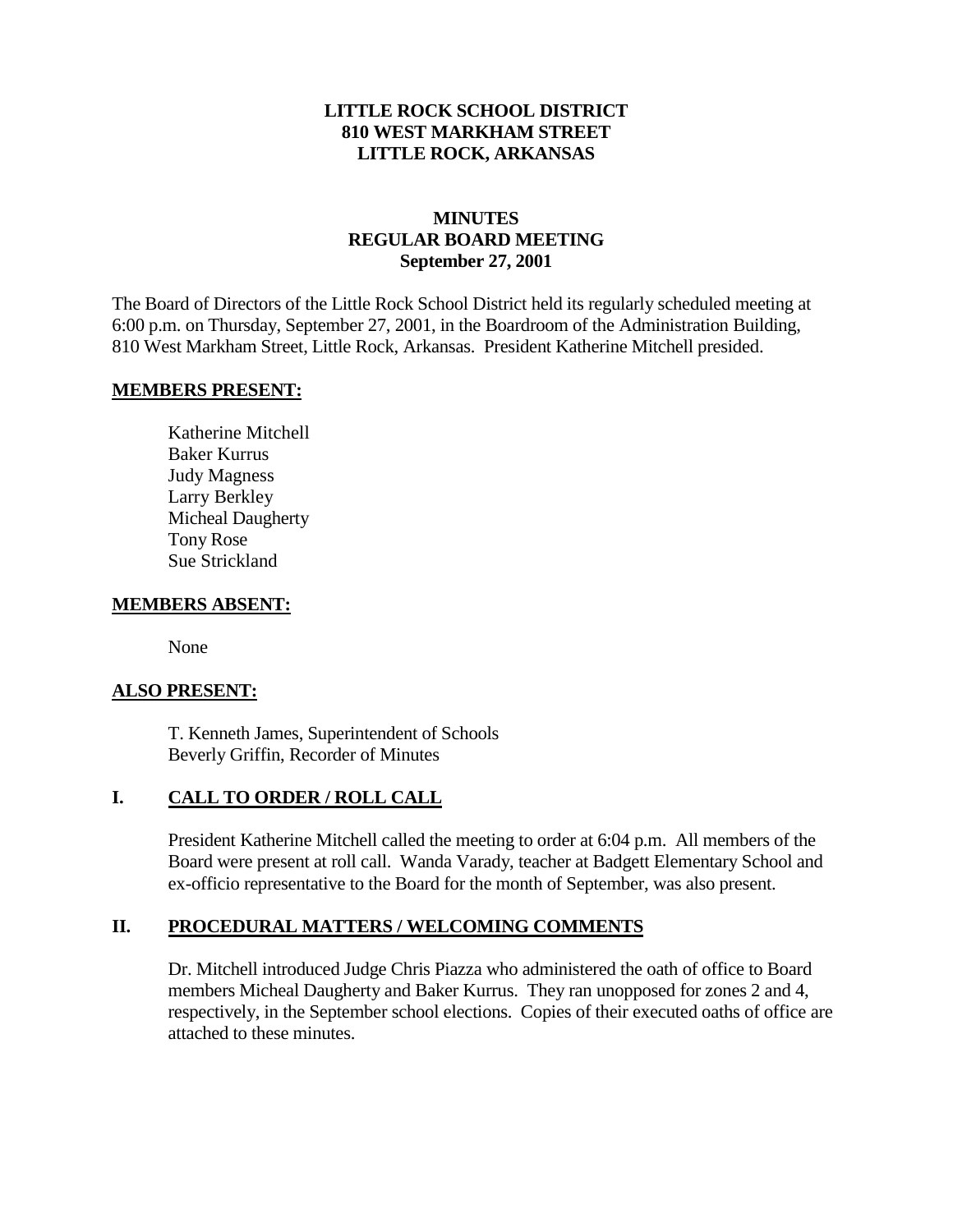## **III. REPORTS/RECOGNITIONS/PUBLIC COMMENTS**

### **A. Partners in Education: New Partnerships**

Lee Ann Matson was present to recognize and announce new partnerships between the business community and the schools. In addition, Ms. Matson announced the annual VIPS Reading Day to be held on Tuesday, November 13, 2001. Cards will be mailed to all volunteers from last year. Anyone interested in reading in the schools is asked to contact the VIPS office.

The VIPS / Partners-In-Education Parent Involvement Day will be held on Saturday, October 27 at J. A. Fair High School. Parents will be encouraged to attend a variety of workshops throughout the day, which are intended to assist them in helping their children learn. Board members were invited to drop in anytime during the day.

Newly established partnerships were:

**Pulaski Heights Middle School**, represented by *Nancy Rousseau, Principal*, in partnership with the **UALR College of Education**, represented by *Dean Angela Sewall*

Mr. Berkley made a motion to approve the partnership. Dr. Daugherty seconded the motion, and it **carried unanimously**.

## **B. Superintendent's Citations**

Dr. James recognized several District employees who contributed to the successful opening of school at Mann Magnet Middle School. *James Matthis, Assistant Principal; Jim Fullerton, Principal; Andy Jackson, Custodian; and Vernon Smith, Facilities Services Construction Manager*, were given citations in honor of their hard work and dedication to the task of getting the school's portable classrooms ready for student occupancy on the first day of the school year. Students will attend classes in the portable buildings until the construction of the new building is complete.

A certificate of appreciation was presented to *Wanda Varady*, counselor at Badgett Elementary School, for serving as the ex officio representative to the Board for the month of September. The student representative was unable to attend.

## **C. Remarks from Citizens**

*Phyllis Perry,* PTA President at Rightsell Elementary School, addressed the Board concerning the reduction of instructional aide positions at her school. She presented copies of petitions signed by parents, teachers and students at Rightsell, asking for reconsideration of the placement of these aides. She stated that these employees are "vitally important" to the success of the program at Rightsell.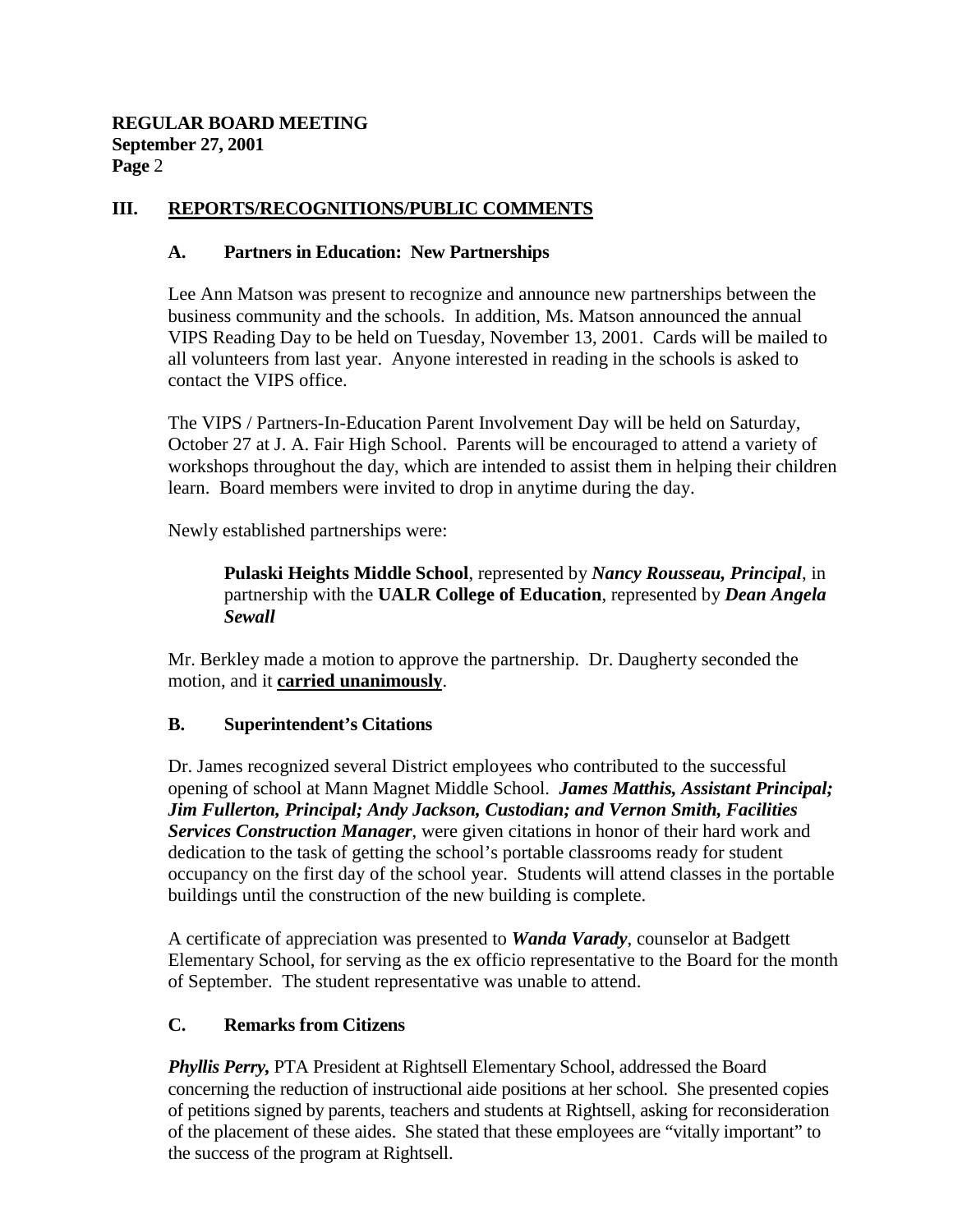*Mary Ann Hansen*, the music specialist at Rightsell, spoke to the same concerns regarding elimination of instructional aide positions. She indicated that the aides work in small groups of students, provide one-on-one attention to students who need reinforcement, and are a vital part of the instructional program at Rightsell. She asked for the Board's assistance in getting these positions reinstated.

## **B. Little Rock Classroom Teachers Association**

*Frank Martin*, representing the Classroom Teachers' Association, congratulated Baker Kurrus and Micheal Daugherty on their re-election to the Board. In addition, he discussed the CTA's opposition to the formation of Tax Increment Finance Districts as proposed by the City of Little Rock. He noted that Mr. Kurrus and Dr. James have done a good job of making the District's position on this issue well known in the community. He stated that teachers would "mobilize" across the state to lobby against TIF districts, and that the CTA would work with ACORN community organizers in their opposition to TIF.

### **C. Joshua Intervenors**

No report.

# **IV. REPORTS AND COMMUNICATIONS**

## **A. Remarks from Board Members**

*Dr. Mitchell* thanked her fellow Board members for working together over the past year of her tenure as President. She noted that the Board members had developed respect for each other, and that even though they sometimes had varying ideas and points of view, they were able to "disagree without becoming disagreeable." She felt their most challenging success was the selection of Dr. James as Superintendent, and she expressed confidence in his leadership abilities.

*Mr. Berkley* congratulated District employees for a very successful opening of school and he expressed appreciation for the dedication and effort it took to make this the best opening in a long time. He thanked Dr. Mitchell for her successful year as President of the Board.

*Ms. Magness* invited the public to visit the Central High Memorial Garden across the street from the school and the Visitors' Center. A ceremony was held last week to turn over the operation of the Visitors' Center and the Memorial Gardens to the National Parks Service. She thanked the public dignitaries for their participation in the ceremony, including Senator Dale Bumpers, Rett Tucker, Mark Abernathy, and others. She also thanked Dr. Mitchell for her outstanding leadership over the past year.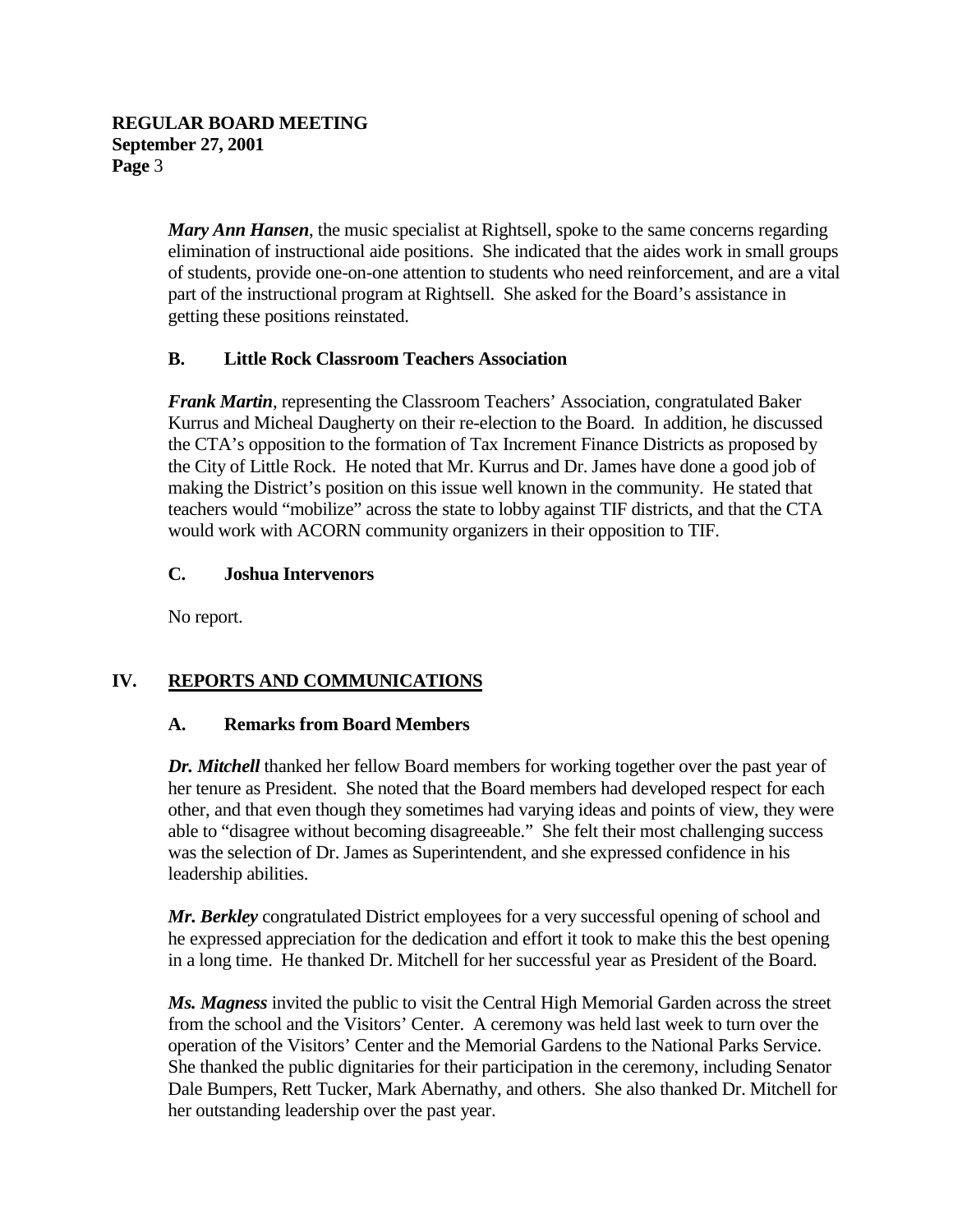*Mr. Kurrus* stated that he had also attended the dedication service at the Memorial Gardens at Central High School. He was touched by the fact that all segments of the community were represented at the ceremony and it served, to him, as a reminder that we must remember where we have been and be mindful that we don't want to go back to one-race schools.

# **B. Desegregation Update**

Mr. Babbs reported that Compliance Committee meetings are continuing to be held weekly with the District's attorneys in preparation for future court sessions. He noted that Dr. Terrance Roberts was still visiting periodically, and that he was here last week, to provide "Coping With Differences" training for two additional employee groups.

He reported some problems had been encountered in Information Services providing the actual and official enrollment counts over the past couple of weeks. Districtwide and statewide computer problems were to blame, and he expects these problems to resolve within the next few days so that accurate student counts can be made.

## **C. Budget Update**

Dr. Stewart reported that the Budget document approved at last month's meeting had been submitted to the State ahead of the deadline. All aspects of the budget are continuing to be monitored and refined, and administrators are continuing to look at staffing patterns to identify areas where long-term financial benefits can be achieved. He stated that he is convinced that the financial welfare of the District depends on us becoming "leaner" and he asked for the Board's understanding when they receive complaints in this regard.

## **D. Construction Report: Proposed Bond Projects**

Mr. Goodman reported on the bond project summary provided in the agenda. In addition, a progress report on the current electrical upgrade projects was included. He reported that construction projects at Watson and Jefferson Elementary Schools had come in under budget and he was assuming that was a sign that the construction market had improved.

## **C. Internal Auditors Report**

Mr. Becker's report was printed as a part of the Board's agenda; no other information was provided.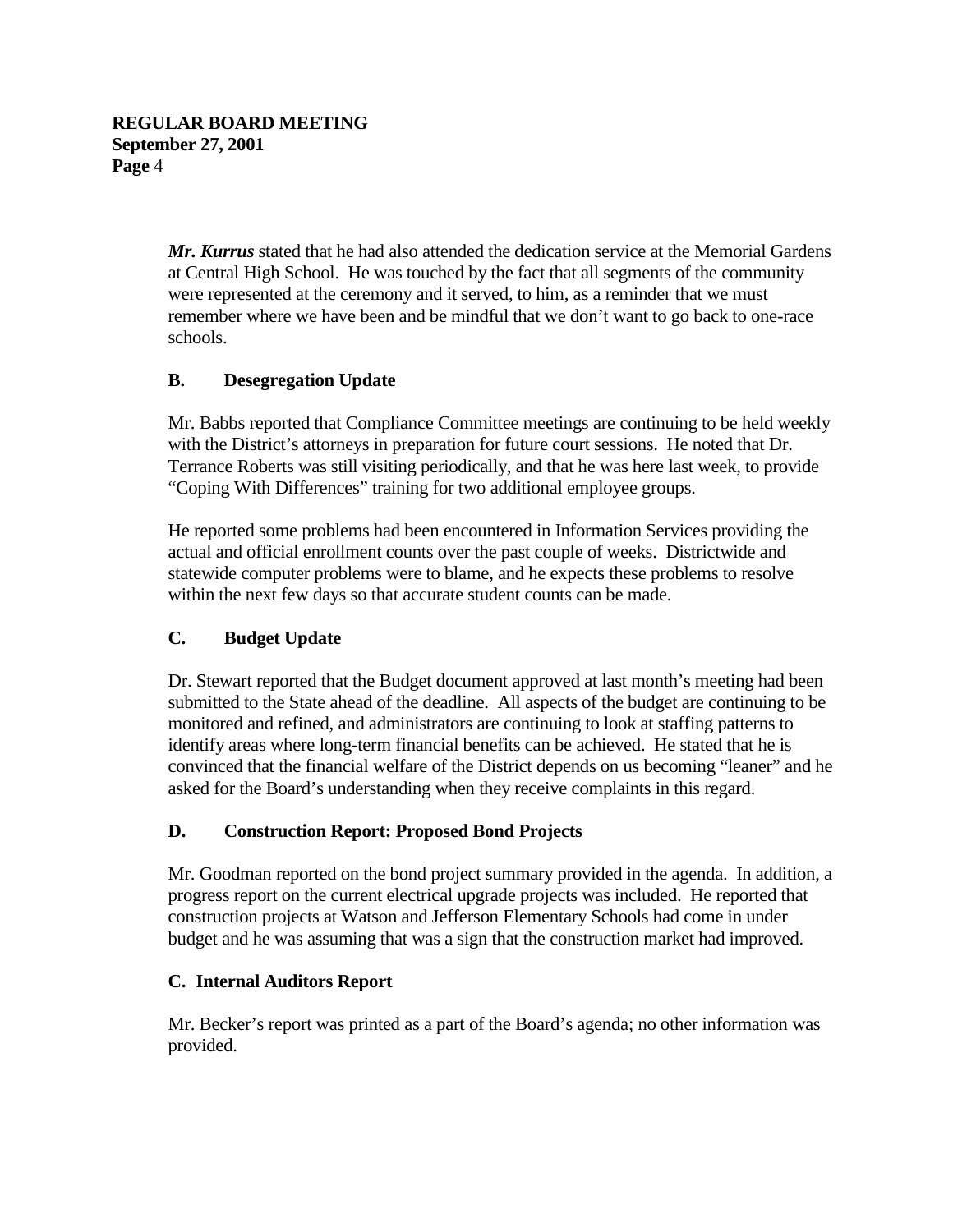### **D. Report / Update: Tax Increment Finance Districts**

Dr. Mitchell expressed appreciation to Dr. James and Board Member Kurrus for the time they have expended on behalf of the District in opposition to the tax increment finance issue. They have spent countless hours researching the impact this would have on the District, meeting with representatives from the City, and speaking to community groups so that others would understand the stake we have in this.

Dr. James remarked that the dialogue between our Board and the City of Little Rock Board at last Monday night's joint meeting was very beneficial. He felt that it was very important for the City Board members to understand where we are on the TIF issue and for the community to hear relevant discussion between the two Boards.

Mr. Kurrus was gratified that both Boards reacted gracefully and that our staff has responded professionally in the discussions on TIF. He noted that we now know so much about tax increment financing that we are in a good position to understand the concepts the city had in mind when they made their initial proposals. They now understand that in the future it will be to their advantage to discuss issues before proposals are in final form or presented to the public. He noted, again, that the Constitution of the State of Arkansas supports the school district's position that our funds are to be spent only on education.

Mr. Kurrus also stated that he was proud of the City Board for stepping back to reassess and reconsider their position on the proposed Districts. Where they started with five proposed TIF districts, they are now considering only one district to benefit the downtown area. The City Board and the LRSD Board, working together, will make a powerful team.

Mr. Rose commended the community groups and their individual members for expressing their support for the LRSD on this issue.

Mr. Berkley agreed with the comments of his fellow Board members and noted that interactions with the City Board members have been positive and cooperative. He stated that we are starting to "move in the right direction."

## **V. APPROVAL OF ROUTINE MATTERS**

#### **A. Election of Officers**

Dr. Mitchell opened the floor for nominations for the office of President of the Board. Mr. Berkley nominated Baker Kurrus; Dr. Daugherty seconded the nomination. There being no other nominations, Mr. Berkley moved that the nomination be approved by acclamation. Dr. Daugherty seconded the motion and it **carried unanimously.** The gavel was passed to Mr. Kurrus, who continued the election of officers.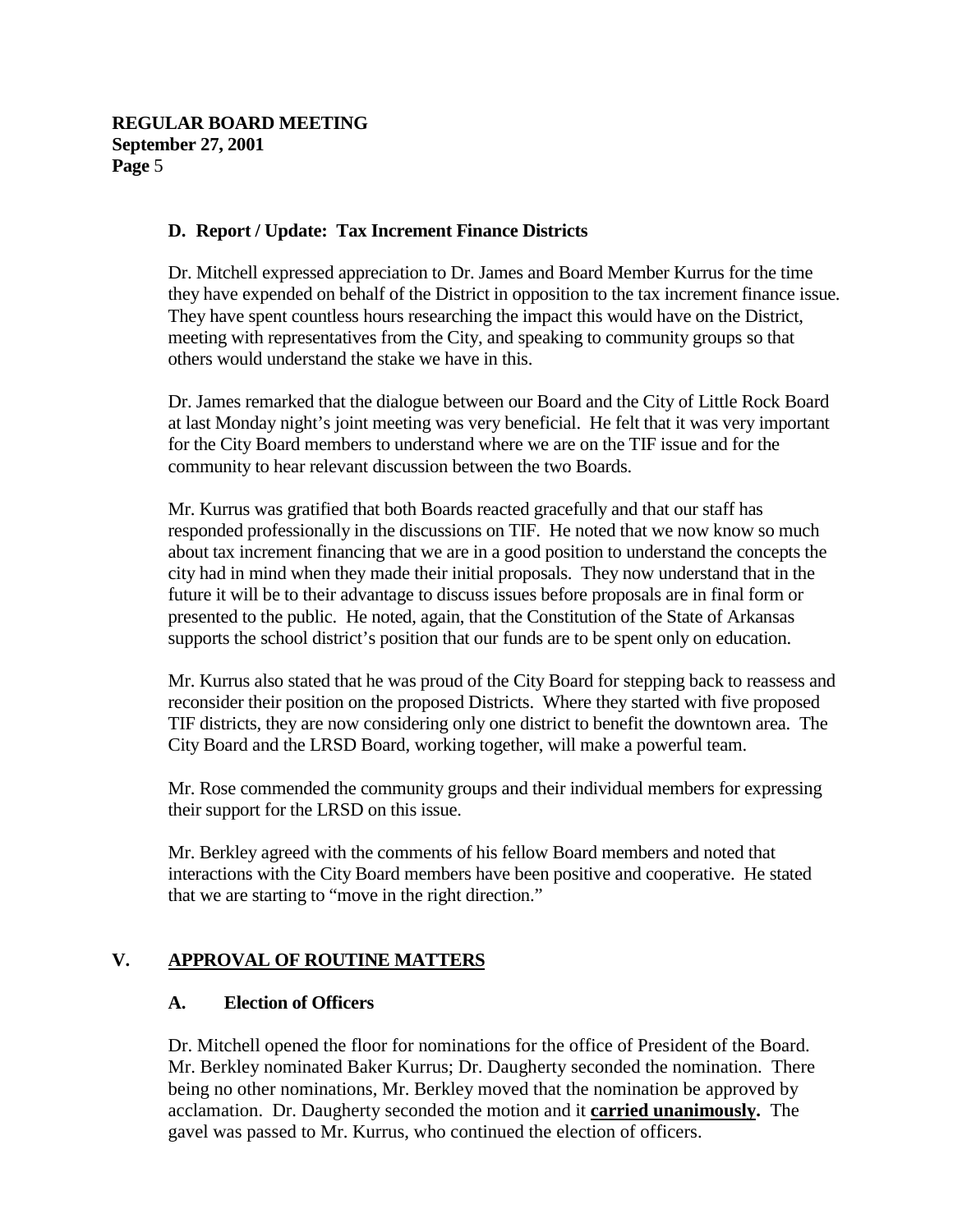Mr. Kurrus opened the floor for nominations for the position of Vice President. Mr. Rose nominated Judy Magness for the position; Dr. Mitchell seconded the nomination. There being no other nominations, Mr. Rose moved that the nomination be approved by acclamation. Dr. Mitchell seconded the motion and it **carried unanimously.**

Mr. Kurrus asked for nominations for the position of Secretary. Dr. Mitchell nominated Tony Rose. Ms. Magness seconded the motion. There being no other nominations, Mr. Rose was **elected unanimously**.

# **B. Minutes**

Minutes from the regular meeting of the Board of Directors held on August 23, 2001 and from a special meeting held on September 11, 2001, were presented for review and approval. Mr. Berkley made a motion to approve the minutes as presented. Ms. Strickland seconded the motion. Ms. Magness requested a correction on the final page of the minutes, which was noted by the recorder of the minutes. The motion to approve the minutes as corrected **passed unanimously**.

# **VI. INSTRUCTIONAL SERVICES DIVISION**

# **A. Revisions to IKEC-R3: Credit by Examination**

IKEC-R3, regulations governing policy IKEC, Credit by Examination were provided for the Board's review and discussion. District staff, in collaboration with high school principals, developed the amendments to the regulations to bring the program into compliance with state accreditation standards. Since the policy has been implemented, and the regulations are administrative, no action was required.

# **B. ACTAAP Results**

Dr. Lesley presented a review of the Districts Grades 4 and 8 Literacy and Mathematics Benchmarks Examinations. The Powerpoint slide presentation highlighted results of the April 2001 testing, indicating areas of improvement and areas of concern.

Areas of significant improvement in mathematics at the  $4<sup>th</sup>$  grade level were noted at Baseline, Bale, Fair Park, Franklin, Fulbright, Terry, Badgett and Booker Elementary Schools. Jefferson Elementary was the highest performing school at the 64% level. 59% of the  $4<sup>th</sup>$  grade students districtwide scored below basic in mathematics in 1998-99, compared to 51% in 2000-01.

In Literacy scores, Jefferson and Fair Park Elementary Schools were the most improved, with Jefferson scoring at the 95% level. Fulbright and Forest Park Elementary Schools scored at the 74% and 71% levels, showing minor improvements over the previous years' scores.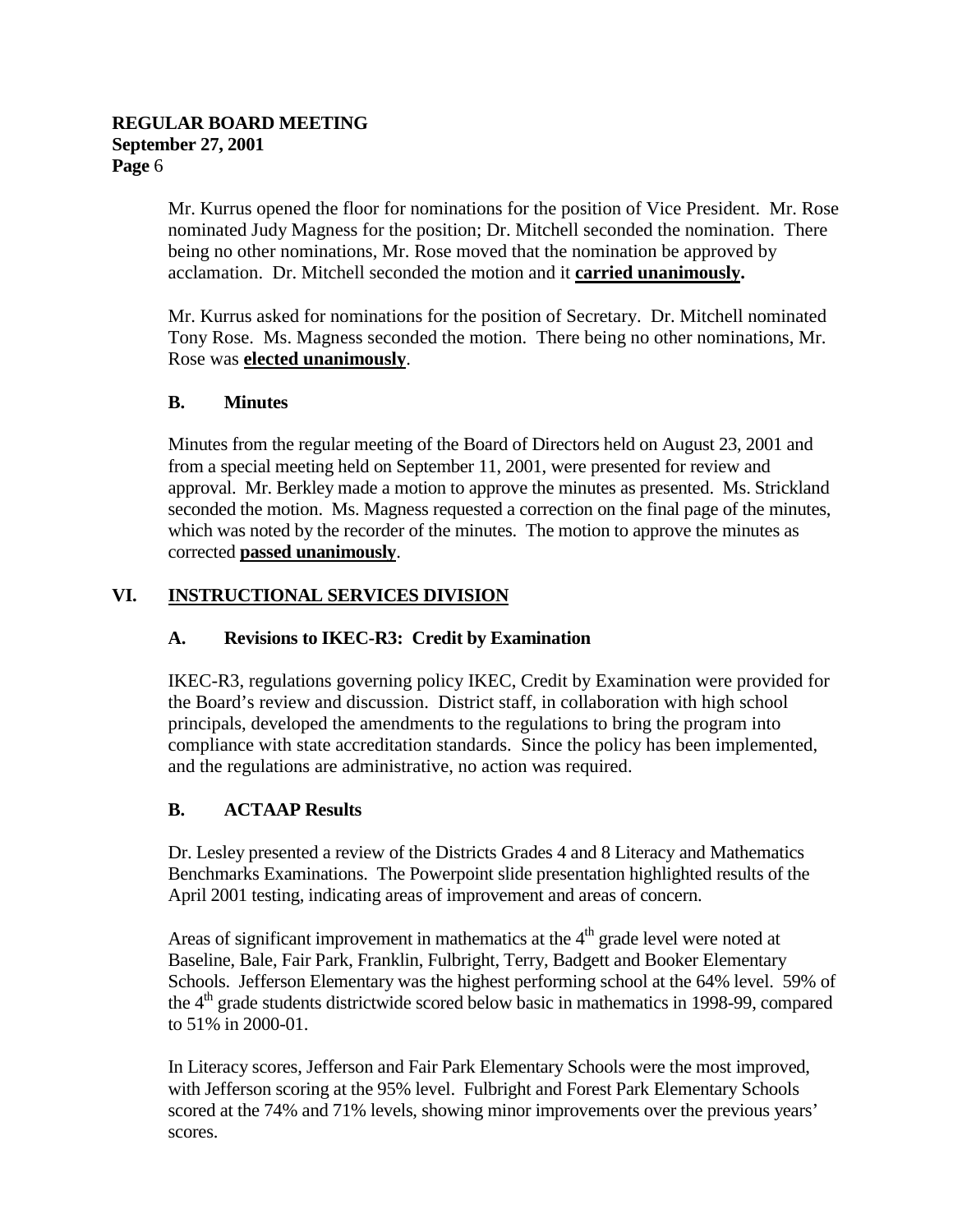Concerns were noted with our 4th grade scores when our students' mathematics results were compared to statewide scores, or to students in NLR and PCSSD. Improvements in literacy scores were also reduced from 42% in 1999-00 to 35% in 2000-01.

Dr. Lesley provided a copy of the presentation slides for the Board members to review and offered to provide additional information on request. Board members expressed concerns over the poor performances and Mr. Berkley asked about disparities in lower SES students.

Mr. Rose requested information that would indicate whether the lower SES students are benefiting from our new curriculum and from other strategies to improve their performance.

Dr. Daugherty also expressed concerns about the test results, especially the disparities between student groups. He stated that he would formally withdraw his support for our request for unitary status due to these circumstances.

# **VII. ADMINISTRATIVE SERVICES DIVISION**

#### **A. Personnel Changes**

Personnel items were presented as a part of the Board's agenda and the administration recommended Board approval. Ms. Magness made a motion to approve the personnel changes as presented. Dr. Mitchell seconded the motion and it **carried unanimously**.

## **VIII. BUSINESS SERVICES DIVISION**

#### **A. Donations of Property**

The Board was asked to approve acceptance of recent donations to the District. Dr. Mitchell made a motion to graciously accept the donations. Ms. Magness seconded the motion and it **carried unanimously.** Dr. Mitchell read the list of items as noted in the following chart:

| <b>SCHOOL/DEPARTMENT</b>      | ITEM                                                                                   | <b>DONOR</b>                              |
|-------------------------------|----------------------------------------------------------------------------------------|-------------------------------------------|
| Rockefeller Elementary School | \$2,500 grant to be applied toward the<br>installation of a new electronic school sign | East Broadway Neighborhood<br>Association |
|                               | \$2,500 cash to be applied toward the<br>installation of a new electronic school sign  | Rockefeller Elementary PTA                |

#### **DONATIONS**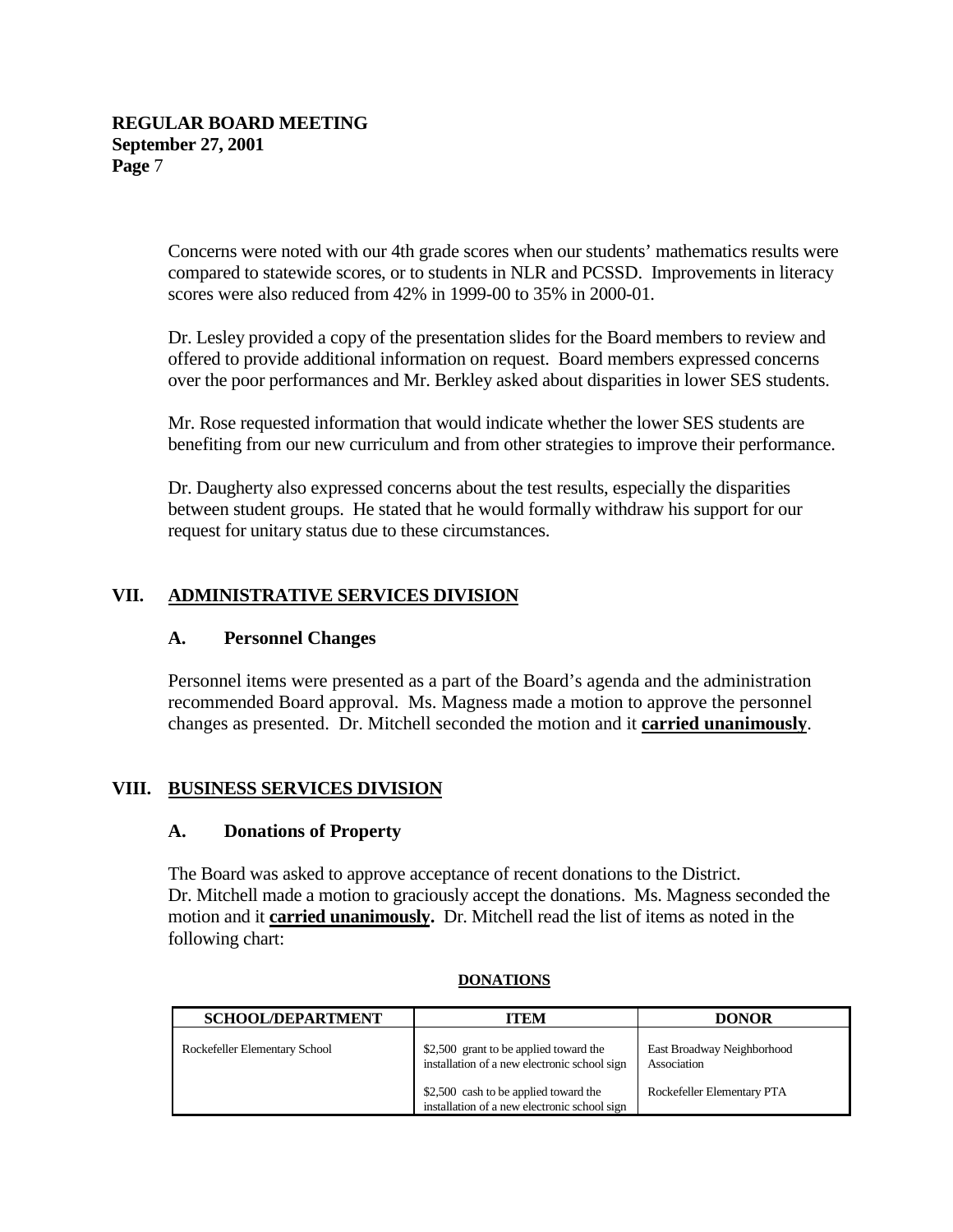#### **DONATIONS - continued**

| <b>SCHOOL/DEPARTMENT</b>          | <b>ITEM</b>                                                                                                                                              | <b>DONOR</b>                                         |
|-----------------------------------|----------------------------------------------------------------------------------------------------------------------------------------------------------|------------------------------------------------------|
| Romine Elementary School          | \$2,500 cash to be applied to the purchase<br>of a school sign                                                                                           | Westbrook Neighborhood Association                   |
|                                   | \$1,000 cash to be applied to the purchase<br>of a school sign                                                                                           | Wal-Mart Foundation                                  |
| <b>Stephens Elementary School</b> | Titmus vision machine, Omron digital<br>blood pressure machine, and digital scale<br>with height rod, valued at \$2,112.00 for<br>use in the health room | <b>UALR Share America Program and</b><br><b>UAMS</b> |

#### **B. Financials**

The monthly financial reports for the period July  $1 - 31$  were printed in the Board's agenda. Dr. Stewart reported that the reports for August and September would be provided at the next meeting and noted that the districtwide computer problems have impacted preparation of the financial reports. Mr. Berkley made a motion to approve the budget as presented. Dr. Daugherty seconded the motion and it **carried unanimously**.

#### **IX. SCHOOL SERVICES DIVISION**

No items for Board action.

#### **X. DISTRICT OPERATIONS**

No items for Board action.

#### **XI. CLOSING REMARKS**

#### **A. Superintendent's Report:**

Dr. James reminded Board Members that the Arkansas School Boards Association Region 8 meeting would be held on Thursday, October 4, at the North Little Rock High School. All Board members were encouraged to attend.

The Superintendent remarked that he felt the in depth discussion on curriculum and instruction held during tonight's meeting was very beneficial to our work and that it was of utmost importance to keep the instructional process at the forefront. He thanked everyone for their patience and attention, but stressed that he was excited that we spent an entire hour talking about instruction. He will ask for periodic reports from the curriculum divisions for presentation at future Board meetings.